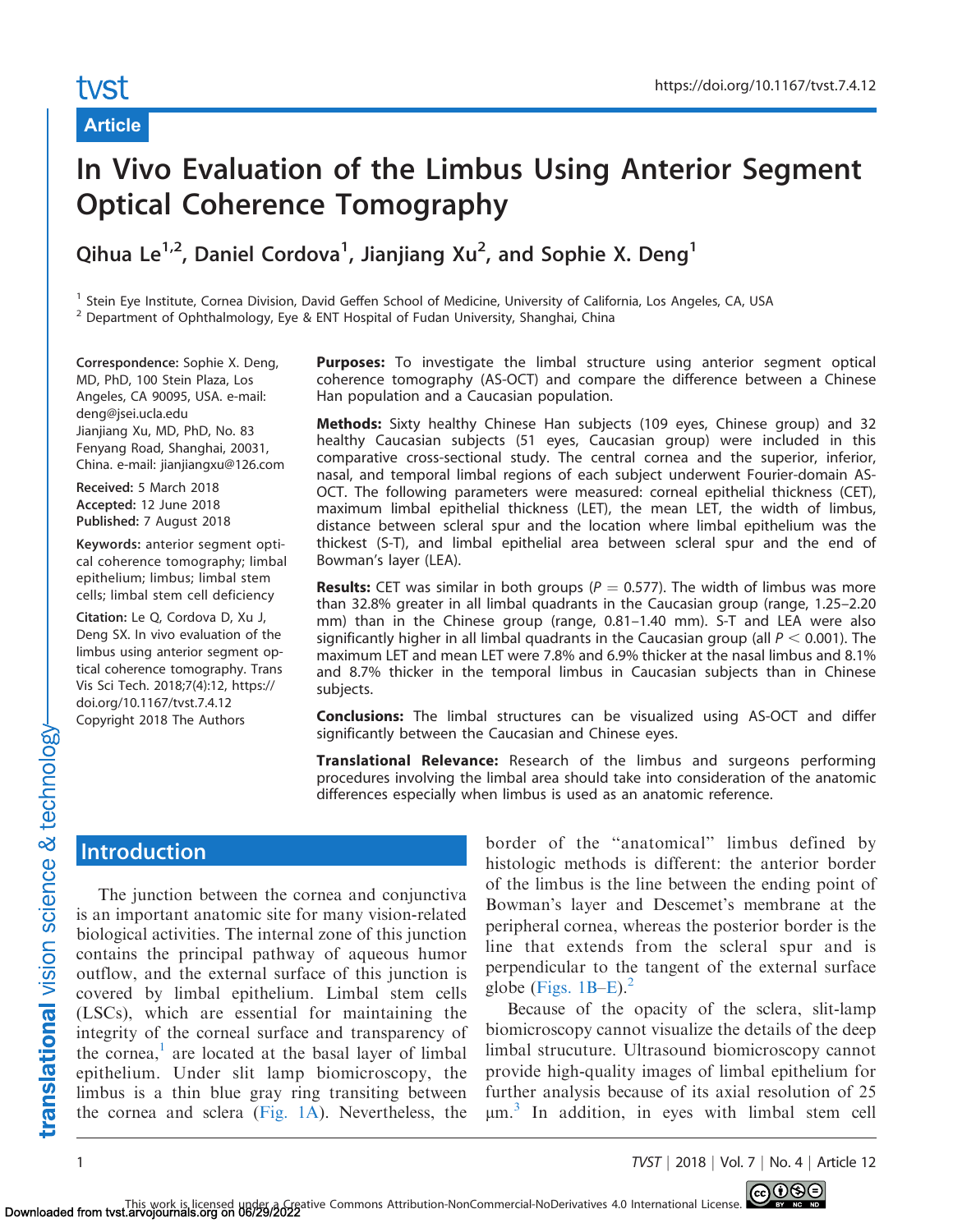<span id="page-1-0"></span>

Figure 1. The outline of the limbus under various examinations. The limbus is defined as the *grayish zone* in the slit lamp photo (A). From "The anatomy of the limbus," by E. M. Van Buskirk, 1989, Eye (Lond), 3, p. 102. Copyright 1989 by Springer Nature. Reprinted with permission. The range of the "anatomical" limbus is defined by two black solid lines in the schematic diagram of the limbus (B), by two black straight lines in the histological section (C), and by two white straight lines in the AS-OCT image (F). The white frames in C were magnified to show the ending points of Bowman's layer (D) and Descemet's membrane (E). BM, Bowman's membrane; C, conjunctiva; CM, ciliary muscle; DM, Descemet's membrane; SC, Schlemm's canal; SS, scleral spur; TC, Tenon's capsule; TM, trabecular meshwork.

deficiency (LSCD), the exact location of limbus cannot be identified using slit lamp microscopy because the normal well delineated sclera-cornea junction is often lost. Histologic method to define the location of limbus is not applicable in live patients. Therefore, anterior segment optical coherence tomography (AS-OCT), a completely noninvasive and noncontact technique that acquires crosssectional tomographic imaging of ocular anterior segment, could be a more accurate objective method to define the location and structure of limbus in both normal and patholgic conditions. Fourier-domain AS-OCT, with an axial resolution of  $5 \mu m$ , is a promising method in the visualization of the structural details of the limbus. $4-6$  The cross-sectional images of the limbus obtained by AS-OCT (Fig. 1F)

reflect those seen in the histological section (Fig. 1C). The border of ''anatomical'' limbus can be clearly defined, and the measurements are feasible. AS-OCT has been shown to be a promising diagnostic tool in many ocular surface disorders with involvement of the limbus. $7-11$ 

Recently, several parameters of the limbus, such as limbal epithelial thickness (LET), could be used to evaluate the function of  $LSCs$ .<sup>[9](#page-7-0),[11](#page-7-0)</sup> There are anatomic variations of the limbus due to aging,  $7.8$  and the difference among different ethnic backgrounds is unknown. The detailed anatomic structure of limbus defined by AS-OCT has not been described. Identification of normal variation in the limbal structures among different races is also essential to establish a standardized method to assess the degree of LSCD by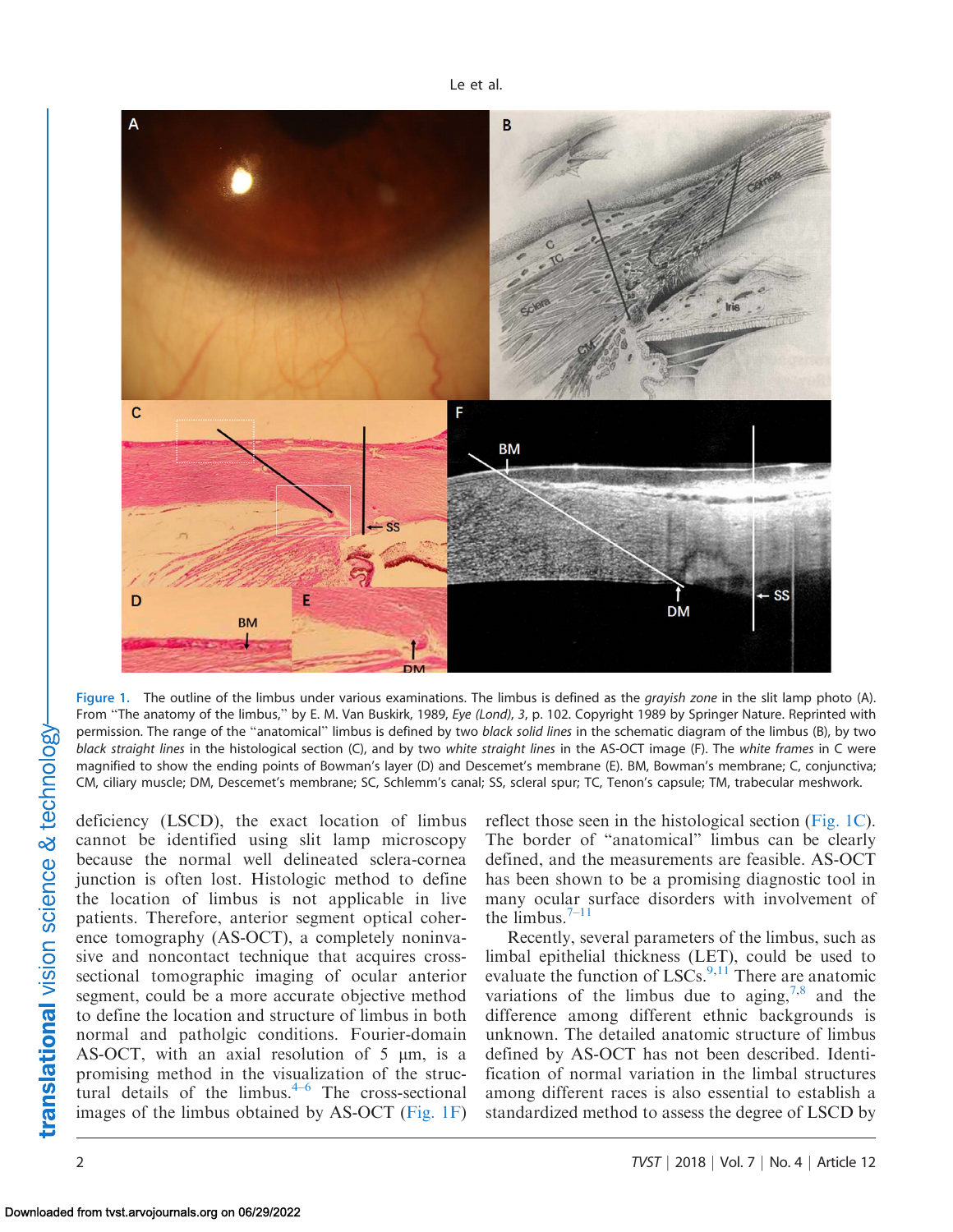AS-OCT. In the current study, we used Fourierdomain AS-OCT to investigate the anatomic features of the limbus and performed a comparative observational study of the limbal structures between a Chinese Han population and a Caucasian population in the United States.

### Materials and Methods

#### **Subjects**

This study was conducted in accordance with the Declaration of Helsinki and approved by the Institutional Review Board at the University of California, Los Angeles, and the Ethics Committee of Eye & Ear, Nose Throat Hospital of Fudan University. Written informed consent was obtained from all subjects. Chinese volunteers were recruited from April 2016 to August 2016 (i.e., the Chinese group). All of them were from a Chinese Han population. Volunteers in the United States (i.e., the US group) who were all Caucasians were enrolled from October 2015 to August 2017. Before enrollment, all participants underwent a comprehensive ophthalmic examination that included slit-lamp biomicroscopy, intraocular pressure measurement, and refraction. The exclusion criteria included prior ocular trauma or surgery, active ocular pathology, current or long-term topical medication, ocular or systemic diseases that may affect the cornea, and a history of contact lens wear, glaucoma, or dry eye.

#### Image Acquisition

A Fourier-domain OCT system (RTVue-100; Optovue, Inc., Fremont, CA) with a corneal anterior module long adaptor lens was used in this study. To obtain the images of the central cornea, the pachymetry scan mode was used, and the scans were centered on the coaxially fixating corneal light reflex identified by the central bright reflection on the OCT scan. The cross-line scan mode was used to obtain images of each limbus quadrant (superior, inferior, nasal, and temporal) as subjects looked upward, downward, left, and right. During image acquisition, the subjects were asked to fix their gaze at a peripheral target to maintain perpendicularity with the OCT beam at the surface of the targeted tissue; this action was essential for accurate measurement. A minimum of three scans at each limbus location was performed. The images in which scleral spur cannot be clearly discriminated were excluded from analysis.

#### Measurement

The corneal epithelial thickness (CET) map was automatically generated by the built-in software of AS-OCT (version 2015.0.0.69; Optovue, Inc.). The thickness of epithelium in the central 2-mm diameter zone was considered to be the CET. The measurements were performed by an experienced ophthalmologist and were based on a manual four-step segmentation method shown in [Figure 2](#page-3-0). The width of the limbus which was defined as the distance between the lines crossing the scleral spur and the end of Bowman's layer, and the limbal epithelium area (LEA) between these two lines was measured with a built-in measuring tool. The maximum LET and the distance between the scleral spur and the line that crossed the maximum LET (S-T) were also measured, which was defined as the location of limbus from the scleral spur. The mean LET was calculated by dividing LEA by width of limbus because the posterior surface of the limbal epithelium was curveshaped in the majority of cases and accurate measurement of mean LET could not be made directly by the built-in software. For each parameter, the value was determined as the average of three independent measurements.

#### Statistical Analysis

Statistical analyses were performed with statistical software (SPSS for Windows, version 19.0; SPSS, Inc., Chicago, IL). Basic descriptive statistics were calculated on all data gathered, and values were reported as mean values  $\pm$  SD. Comparisons between groups were conducted with Student's t-test (or Mann-Whitney U test where appropriate). Differences in each parameter among different quadrants were tested by one-way ANOVA with the post hoc Tukey test. Two-tailed  $P$  values  $< 0.05$  were considered to indicate statistical significance.

#### Results

A total of 60 Chinese Han subjects (109 eyes) and 32 Caucasian subjects in the United States (51 eyes) were recruited to this study. There were 27 men and 33 women in the Chinese group and 14 men and 18 women in the US group ( $P = 0.908$ ). The average and median ages were 49.1  $\pm$  19.3 and 53 years in the Chinese group (range, 21–80), and  $51.6 \pm 19.4$  and  $52$ years in the US group (range,  $18 - 87$ ), respectively (P  $= 0.583$ .

As shown in the [Table](#page-4-0) and [Figure 3](#page-5-0), the width of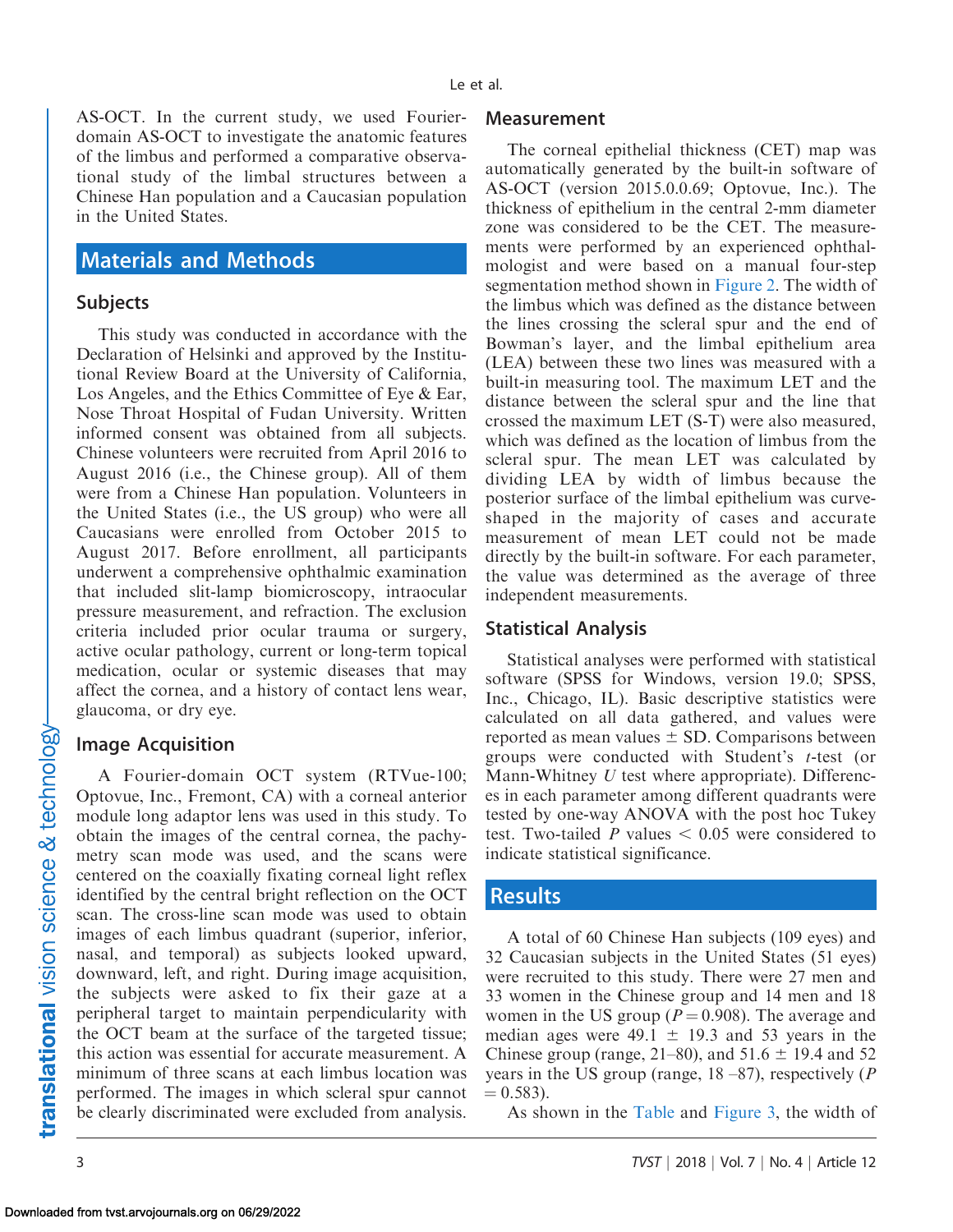<span id="page-3-0"></span>

Figure 2. Measurement based on a manual four-step segmentation method in a cross-line scan image. First, one line crossing the scleral spur (line *a*) is drawn, which is perpendicular to the tangent of the external surface of the limbus. If the scleral spur (SS) cannot be visualized clearly, the brightness and contrast is adjusted to obtain the best visualization, as shown in the small figure at bottom right. Then, the maximum LET was manually measured at the thickest part of limbal epithelium. Third, two lines running parallel to line a are drawn, one crossing the ending point of Bowman's layer at the peripheral cornea (line b) and the other crossing the maximum LET (line c). Finally, the distance between line a and line b (the width of limbus), the distance between line a and line c (S-T), and the limbal epithelium area between line  $a$  and line  $b$  (LEA) were measured.

the limbus was 36.3% greater in the superior quadrant, 32.8% greater in the inferior quadrant, 35.2% greater in the nasal quadrant, and 32.8% greater in the temporal quadrant in the Caucasian group than in the Chinese group (all  $P < 0.001$ ). Similarly, the distance from the center of the limbus to the scleral spur (S-T) was 33.1% greater in the superior quadrant, 18.5% greater in the inferior quadrant, 27.9% greater in the nasal quadrant, and 26.7% greater in the temporal quadrant in the Caucasian group than in the Chinese group (all  $P \leq$ 0.001). In these two groups, the width of the limbus was the greatest, and the limbus was located furthest away from the scleral spur in the superior limbus, followed by the inferior, temporal, and nasal limbus. Further subgroup comparisons of the widths of limbus and S-T among the four quadrants were all statistically significant, except the comparison between the nasal and temporal quadrants in Caucasian eyes. LEA in the Caucasian eyes was 37.7%, 34.6%, 41.2%, and 40.7% larger in the superior, inferior, nasal, and temporal quadrants, respectively, than those in the corresponding quadrants in the Chinese eyes (all  $P < 0.001$ ; [Table](#page-4-0); [Fig. 3\)](#page-5-0).

Epithelial thickness within the central 2-mm cornea was  $53.2 \pm 3.9$  µm in the Chinese group and 53.6  $\pm$  3.6 µm in the Caucasian group ( $P = 0.577$ ). The maximum LET and the mean LETs at different locations are listed in the [Table.](#page-4-0) In both groups, the maximum LET and the mean LET were significantly thinner in the nasal and temporal areas than they were in the superior and inferior area (all  $P < 0.001$ ). The maximum LET and the mean LET did not have significant differences between the superior and inferior quadrants or between the nasal and temporal quadrants. The maximum LETs at the nasal and temporal quadrants were 7.8% and 8.1% thicker in the Caucasian group than in the Chinese group ( $P =$ 0.003 and  $P = 0.002$ , respectively). The mean LETs in the nasal and temporal quadrants in the Caucasian group was 6.9% and 8.7% thicker  $(P = 0.002$  and  $< 0.001$ , respectively). The maximum LET and the mean LET at the superior and inferior limbus were similar between the two groups.

#### **Discussion**

The anatomic structure of the limbus was predominantly analyzed in ex vivo histologic studies before in vivo imaging techniques became available. The measurements of the structures were probably not accurate after fixation and dehydration during the preparation of tissue sections. In vivo imaging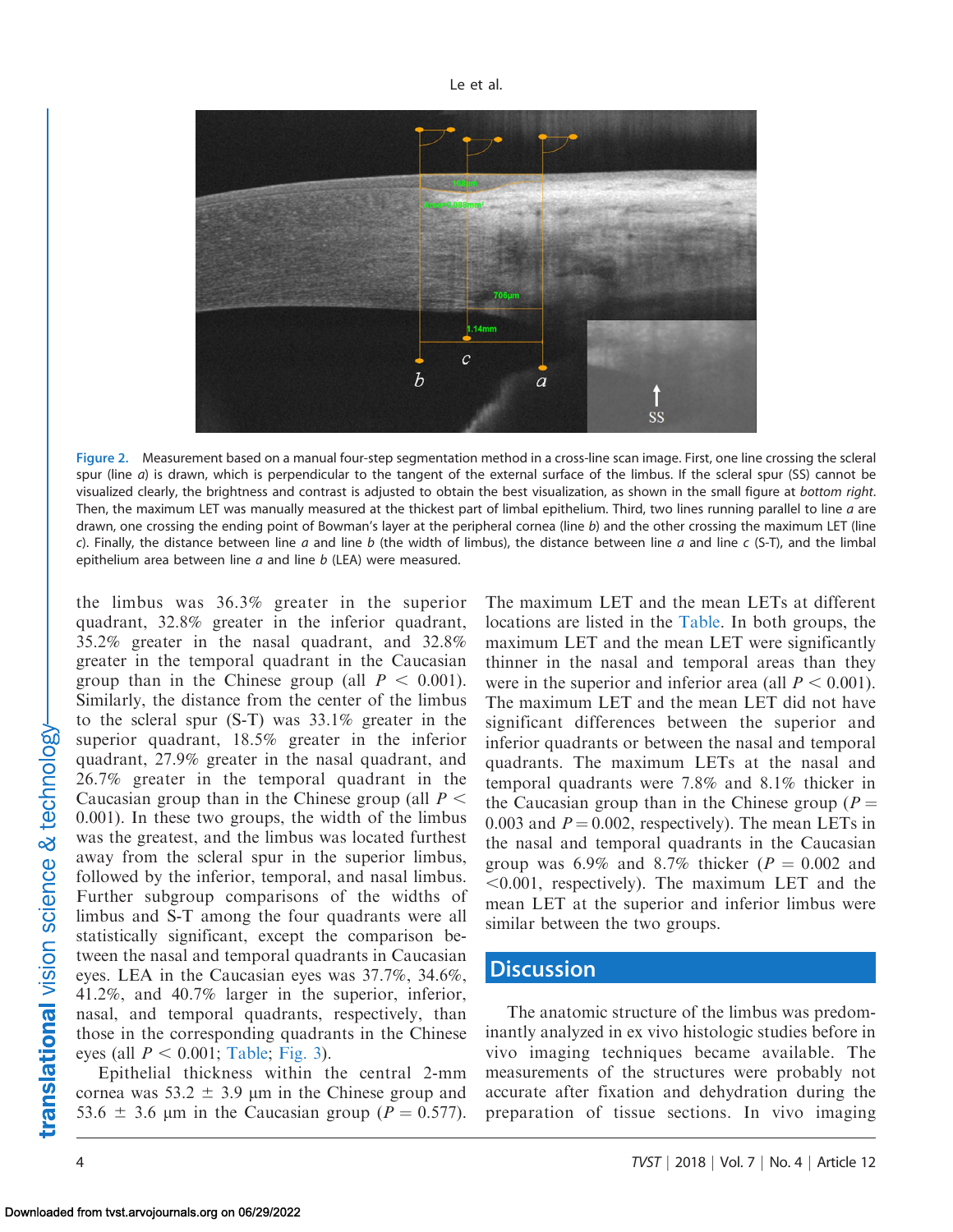<span id="page-4-0"></span>

|  | Table. Comparisons of Limbal Parameters Between the Chinese Han and Caucasian Population |  |  |  |  |  |  |  |  |  |
|--|------------------------------------------------------------------------------------------|--|--|--|--|--|--|--|--|--|
|--|------------------------------------------------------------------------------------------|--|--|--|--|--|--|--|--|--|

|                                |                       |                                                                |                    |                     |                        | Subgroup                                                                                |  |  |  |  |  |
|--------------------------------|-----------------------|----------------------------------------------------------------|--------------------|---------------------|------------------------|-----------------------------------------------------------------------------------------|--|--|--|--|--|
|                                | Superior              | Inferior                                                       | Nasal              | Temporal            | $P$ Value <sup>a</sup> | Comparisons                                                                             |  |  |  |  |  |
| Limbus width <sup>b</sup> (mm) |                       |                                                                |                    |                     |                        |                                                                                         |  |  |  |  |  |
| <b>CH</b>                      | $1.40 \pm 0.24$       | $1.21 \pm 0.17$                                                | $0.81 \pm 0.19$    | $0.86 \pm 0.17$     | < 0.001                | S vs. $I^*$ , S vs. $N^*$ ,<br>S vs. $T^*$ , I vs. $N^*$ ,<br>I vs. $T^*$ , N vs. $T^*$ |  |  |  |  |  |
| CA                             | $2.20 \pm 0.33***$    | $1.80 \pm 0.23***$                                             | $1.25 \pm 0.27**$  | $1.28 \pm 0.28$ **  | $<$ 0.001              | S vs. $I^*, S$ vs. $N^*,$<br>S vs. $T^*$ , I vs. $N^*$ ,<br>$I vs. T^*$                 |  |  |  |  |  |
| $S-T$ (mm)                     |                       |                                                                |                    |                     |                        |                                                                                         |  |  |  |  |  |
| CH                             | $1.03 \pm 0.16$       | $0.88 \pm 0.15$                                                | $0.62 \pm 0.14$    | $0.66 \pm 0.11$     | $<$ 0.001              | S vs. $I^*, S$ vs. $N^*,$<br>S vs. $T^*$ , I vs. $N^*$ ,<br>I vs. $T^*$ , N vs. $T^*$   |  |  |  |  |  |
| CA                             | $1.54 \pm 0.33**$     | $1.08 \pm 0.32**$                                              | $0.86 \pm 0.31***$ | $0.90 \pm 0.24**$   | $<$ 0.001              | S vs. $I^*$ , S vs. $N^*$ ,<br>S vs. $T^*$ , I vs. $N^*$ ,<br>$I vs. T^*$               |  |  |  |  |  |
| LEA $(mm2)$                    |                       |                                                                |                    |                     |                        |                                                                                         |  |  |  |  |  |
|                                | CH $0.096 \pm 0.021$  | $0.085 \pm 0.020$                                              | $0.047 \pm 0.014$  | $0.048 \pm 0.012$   | $<$ 0.001              | S vs. $I^*, S$ vs. $N^*,$<br>S vs. $T^*$ , I vs. $N^*$ ,<br>$I vs. T*$                  |  |  |  |  |  |
|                                |                       | CA $0.154 \pm 0.031**$ 0.130 $\pm$ 0.035** 0.080 $\pm$ 0.018** |                    | $0.081 \pm 0.018**$ | $<$ 0.001              | S vs. $I^*$ , S vs. $N^*$ ,<br>S vs. $T^*$ , I vs. $N^*$ ,<br>$I vs. T^*$               |  |  |  |  |  |
|                                | Maximum LET $(\mu m)$ |                                                                |                    |                     |                        |                                                                                         |  |  |  |  |  |
| CH.                            | $96.9 \pm 15.9$       | $97.2 \pm 17.0$                                                | $74.3 \pm 11.2$    | 73.9 $\pm$ 11.9     | < 0.001                | S vs. $N^*$ , S vs. $T^*$ ,<br>I vs. $N^*$ , I vs. $T^*$                                |  |  |  |  |  |
|                                | CA $102.5 \pm 21.8$   | $100.6 \pm 27.7$                                               | $80.6 \pm 13.5***$ | $80.4 \pm 12.4**$   | < 0.001                | S vs. $N^*$ , S vs. $T^*$ ,<br>I vs. $N^*$ , I vs. $T^*$                                |  |  |  |  |  |
| Mean LET $(\mu m)$             |                       |                                                                |                    |                     |                        |                                                                                         |  |  |  |  |  |
|                                |                       |                                                                |                    |                     |                        |                                                                                         |  |  |  |  |  |
| CH                             | $71.4 \pm 11.7$       | $72.3 \pm 12.7$                                                | $61.1 \pm 8.3$     | 59.8 $\pm$ 8.1      | < 0.001                | S vs. $N^*$ , S vs. $T^*$ ,<br>I vs. $N^*$ , I vs. $T^*$                                |  |  |  |  |  |
| CA                             | 70.3 $\pm$ 14.0       | $72.0 \pm 15.8$                                                | $65.6 \pm 9.2$ **  | 65.5 $\pm$ 7.9**    | 0.012                  | S vs. N*, S vs. T*, I<br>vs. N*, I vs. T*                                               |  |  |  |  |  |

CH, Chinese eyes; CA, Caucasian eyes; I, inferior; LEA, limbal epithelial area; LET, limbal epithelial thickness; N, nasal; S, superior; S-T, distance.

 $* P < 0.05$ ;  $** P < 0.05$  when compare CH and CA groups. <br><sup>a</sup> P values of ANOVA performed among four limbal regions.

<sup>b</sup> Width of the limbus was the distance between the scleral spur and the ending point of Bowman's membrane.

techniques, such as AS-OCT, provide an opportunity to study the structures of the limbus more rapidly and accurately in patients.

It is generally accepted that the width of the limbus is between 1 and 2 mm. $^{2,12,13}$  $^{2,12,13}$  $^{2,12,13}$  However, our study shows that the limbal width in the superior quadrant in Caucasian eyes is longer than 2 mm and that the limbal width in the nasal and temporal quadrants in Chinese Han eyes is shorter than 1 mm. Compared with the limbal widths in the Chinese group, the limbal widths in the US Caucasian population are 32.8% to 36.7% longer in all four limbal quadrants. It has been considered that the Chinese eyes have smaller cornea than Caucasian eyes. The differences of corneal diameter, which is measured based on the horizontal visible iris diameter or angle-to-angle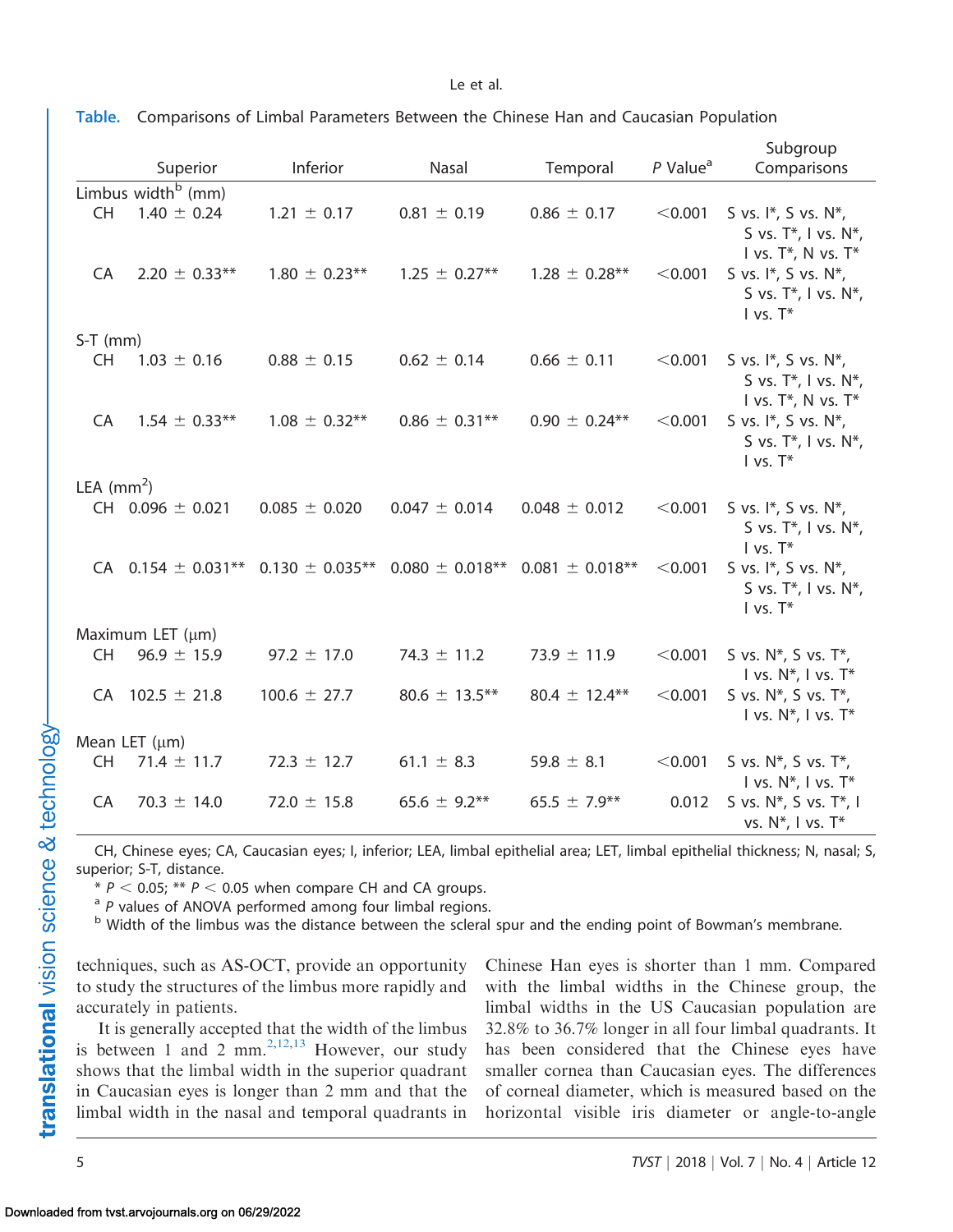

<span id="page-5-0"></span>

Figure 3. Representative images of the limbal region in each quadrant of eyes of Chinese Han and US subjects. The left columns are the limbal images of eyes of Chinese subjects, and the right are limbal images of eyes of US subjects. Yellows arrows show the scleral spur; red arrows show the ending points of the Bowman's membrane. The width of limbus (distance between the red arrow and the white arrow) is shown in each picture.

distance in many studies, ranges from 0.36 to 0.49  $mm$ ,  $^{14-16}$  which suggests that the Caucasian corneas are 3.0% to 4.2% larger than the Chinese ones. However, the current study shows that the limbal width was more than 32.8% longer in the Caucasian eyes in all four quadrants of limbus. Therefore, the anatomic difference of the limbus is not due to the small difference in the size of the cornea between these two races.

Compared with studies of the central cornea, few investigations using AS-OCT have focused on the limbal epithelium. Two reports have been published about the average LET in Chinese eyes. One study defined the limbus as having a 1-mm width extending centripetally from the scleral spur. The mean LETs were  $75.23 \mu m$  in the superior quadrant,  $75.29 \mu m$  in the inferior quadrant,  $61.18 \mu m$  in the nasal quadrant, and 61.02  $\mu$ m in the temporal quadrant,<sup>[17](#page-7-0)</sup> all of which are in agreement with our measurements made in the Chinese group. However, in another study on a Han population that arbitrarily defined the limbus located 1.5-mm extending centripetally from the scleral spur in every limbal quadrant, the mean LETs in the four

quadrants were found to be significantly less than the value observed in the current study.<sup>[8](#page-6-0)</sup> This discrepancy is likely due to the closer location of limbus in Han population observed in the current study, which showed that the limbal location from the scleral spur in the Chinese Han group was 1.03 mm in the superior quadrant, 0.88 mm in the inferior quadrant, 0.62 mm in the nasal quadrant, and 0.66 mm in the temporal quadrants. Therefore, LET measured further away from the actual location of limbus would be thinner. Taking these findings together, measurement of LET and LEA would be more accurate if it is based on the actual limbal location rather than on a single fixed value.

The current study shows that the mean LET and maximum LET are thicker at the superior and inferior quadrants than at the nasal and temporal areas in both groups. This finding is consistent with previous reports that the superior and inferior limbal regions reportedly have a larger number of LSCs and a higher density of limbal crypts than the nasal and temporal regions. $18,19$ The mean LET and maximum LET at the nasal and temporal limbus in the Chinese group are thinner than

translational vision science & technology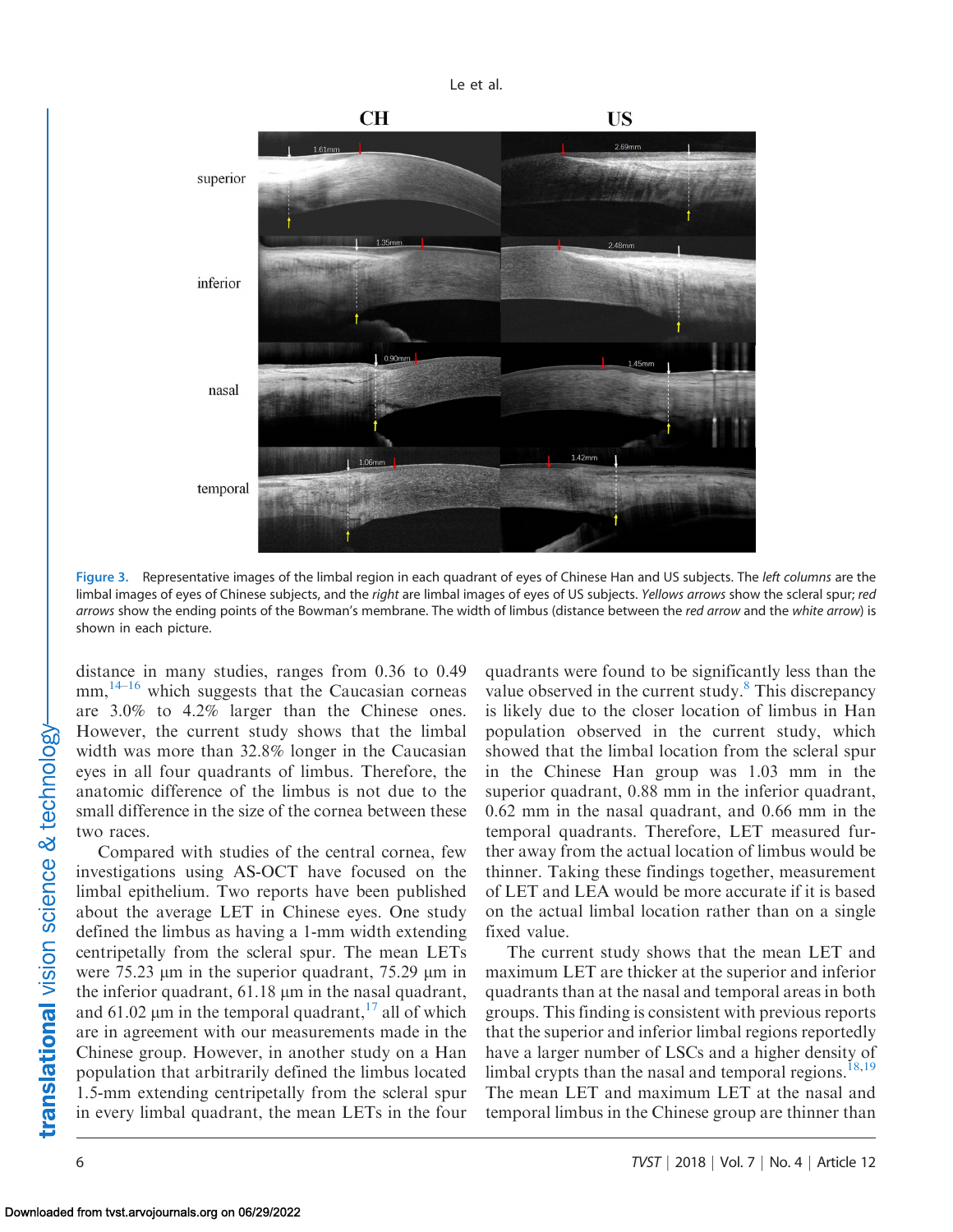<span id="page-6-0"></span>those in the US group although the difference is less than 9%. However, the CETs are similar between the two groups indicating an overall normal homeostasis and function of the LSCs. The difference of LET between the Chinese and Caucasians might be due to normal variation among races. To elucidate the potential differences in LSC densities at the nasal limbus and temporal limbus, further studies using molecular markers of LSCs would be necessary.

In addition, the actual location of the sclera spur or the angle is important in ocular surgeries that use limbus as an anatomic reference, such as sclerafixated posterior chamber intraocular lens and pars plana vitrectomy. The current technique uses the limbus as a landmark to position the intraocular lens (IOL) and the entry of the vitrector. The limbus locates more anterior in Caucasian than Chinese. A more accurate location of the IOL would result in a better reflective when the normal variation of limbus location is taken into consideration. Potential damage to the retina could be avoided in Chinese eyes in which the limbus is closer to the angle.

One limitation of this study is that the Caucasian subjects all come from the Southern California area, which might not be representative of all Caucasians. Another limitation is the small sample size. As no prior studies have been conducted to measure the length and anatomical features of limbus in different races, it was not possible to calculate sample size as there were no values from literature that could serve as the reference. Nevertheless, the current study shows that the difference between the two races is statistically significant. The findings of our study may provide the evidence for prospective sample size calculation in future studies.

In conclusion, detailed anatomic structure of the limbus can be evaluated using AS-OCT. There are anatomic variations in the limbus among races. The length of the limbus is longer and the location of the limbus is farther away from the scleral spur in the US Caucasian population than in the Chinese Han population. Investigators conducting studies involving pathologic alterations of the limbus and surgeons performing surgical intervention involving the limbal area should take into consideration these anatomic differences.

#### Acknowledgments

The authors thank Yujing Yang for her help in the volunteer recruitment and data collection, and Yingwen Bi for her technical support in the histological work.

This study was supported by California Institute for Regenerative Medicine (CLIN1-08686; SXD) and in part by an unrestricted grant from Research to Prevent Blindness to the Stein Eye Institute. SXD received grant support from the National Eye Institute grants (5P30EY000331 and 1R01EY021797). XJ received grant support from the National Natural Science Foundation of China (81670820, 81670818) and the New Technology Joint Research Project in Shanghai Hospitals (SHDC12014114). The funding organizations had no role in the design or conduct of this research.

Disclosure: Q. Le, None; D. Cordova, None; J. Xu, None; S.X. Deng, None

#### References

- 1. Sangwan V. Limbal stem cells in health and disease. Biosci Rep. 2001;21:385–405.
- 2. Van Buskirk EM. The anatomy of the limbus. Eye (Lond). 1989;3:101–108.
- 3. Maslin JS, Barkana Y, Dorairaj SK. Anterior segment imaging in glaucoma: an updated review. Indian J Ophthalmol. 2015;63:630–640.
- 4. Feng Y, Simpson T. Comparison of human central cornea and limbus in vivo using optical coherence tomography. Optom Vis Sci. 2005;82: 416–419.
- 5. Haagdorens M, Behaegel J, Rozema J, et al. A method for quantifying limbal stem cell niches using OCT imaging. Br J Ophthalmol. 2017;101: 1250–1255.
- 6. Li P, An L, Reif R, Shen TT, Johnstone M, Wang RK. In vivo microsctructural and microvascular imaging of human corneo-scleral limbus using optical coherence tomography. Biomed Opt Express. 2011;2:3109–3118.
- 7. Lin HC, Tew TB, Hsieh YT, et al. Using optical coherence tomography to assess the role of age and region in corneal epithelium and palisades of Vogt. Medicine (Baltimore). 2016;95:e4234.
- 8. Yang Y, Hong J, Deng SX, Xu J. Age-related changes in human corneal epithelial thickness measured with anterior segment optical coherence tomography. Invest Ophthalmol Vis Sci. 2014;55: 5032–5038.